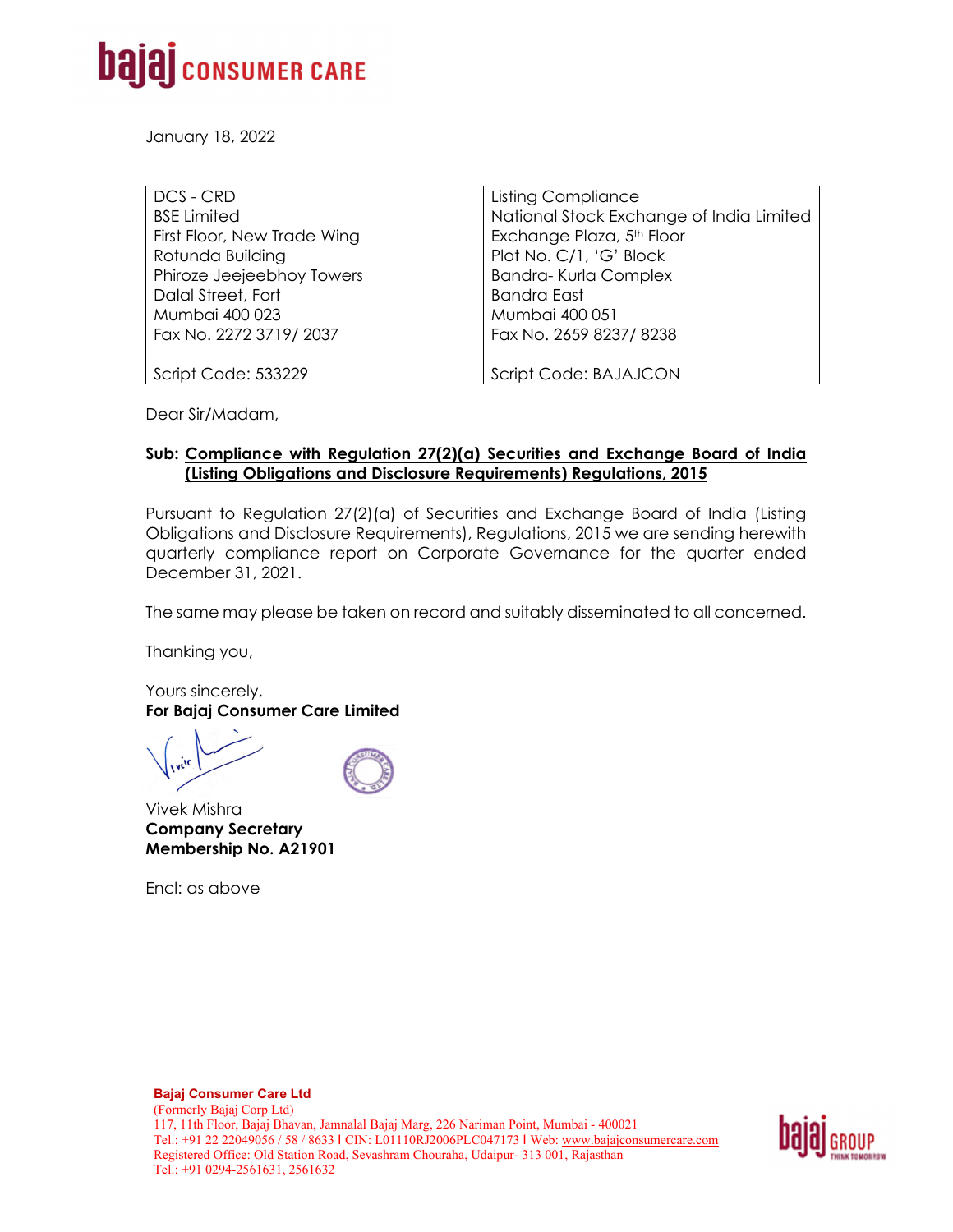## **ANNEXURE AQUARTERLY COMPLIANCE REPORT ON CORPORATE GOVERNANCE**

**1. Name of Listed Entity Bajaj Consumer Care Limited (Formerly Bajaj Corp Limited)**

**31/12/2021**

**2. Quarter ending**

**Title (Mr. /Ms.) Name of the DirectorPAN DIN Category (Chairperson /Executive/ Non-Executive/ independent/ Nominee) Initial Date of Date of Re-Appointment Appointme ntWhether special resolution passed? [Refer Reg. 17(1A) of Listing Regulati ons] Date of passing special resolutionDate of Cessation Tenure** (in months) **Date of BirthNo of Directorshi p in listed entities including this listed entity [in reference to Regulation 17A(1)] No. of Independent Directorship in listed entities including this listed entity [in reference to proviso to regulation 17A(1)] Number of memberships in Audit/ Stakeholder Committee(s) including this listed entity (Refer Regulation 26(1) of Listing Regulations) No of post of Chairperson in Audit/ Stakeholder Committee held in listed entities including this listed entity (Refer Regulation 26(1) of Listing Regulations)** Mr. Kushagra Bajaj ABBPB5704G 00017575 Chairperson, Non-Executive Non -Independent 14/9/2007 21-06-2021 NA  $02/04/1977$  2  $-$  2  $-$ Mr. Jaideep Nandi ABQPN4534K 06938480 Executive, Non-Executive, Non-<br>Independent 07/01/2020 21-09-2020 NA  $\begin{vmatrix} - & 07/01/1965 & 1 & - & 1 \\ 0 & - & 0 & 1 & - \\ 0 & 0 & 0 & 1 & 1 \end{vmatrix}$ Ms. Sumit Malhotra AAFPM0439C 02183825 Non-Executive Non-Non-Executive Non- 04/01/2008 21-09-2020 YES 21/9/2020 \_ 28/9/1961 1 \_ \_ 1 \_ 1 \_ \_ Mr. Aditya Vikram SomaniAACPS9138D 00046286 Non-Executive, Independent 02/04/2010 04/01/2019 NA  $30$  11/04/1973 1 1 1 1 1 Mr. Dilip Cherian AAGPC9788H 00322763 Non- Executive Independent 02/04/2010 04/01/2019 NA \_\_ 30 04/10/1956 3 1 1 1 Mr. Gaurav Dalmia ADYPD0151A 00009639 Non- Executive ndependent. 02/04/2010 04/01/2019 NA \_\_ 30 26/9/1965 2 1 1 1 Mr. Lilian Jessie Paul ADQPP4942D 02864506 Non- Executive Independent, 19/03/2019 04/01/2019 NA  $30 \t 05/02/1970 \t 4 \t 4 \t 1 \t 1$ Yes No Yes Whether Regular Chairperson appointed Yes Whether Regular Chairperson appointed Yes Whether Regular Chairperson appointed Yes 3. Risk Management Committee Mr. Lilian Jessie Paul Member Independent, Non- Executive 19/3/2020<br>
19/3/2020 Mr. Pankaj Nigam Member DGM - IT 20/03/2021 Mr. Sumit Malhotra Member Non-Independent, Non-Executive Chairperson Independent, Non- Executive 19/3/2020 Mr. Jaideep Nandi Member Executive Director 17/7/2020 2. Nomination & Remuneration Committee19/3/2020 Mr. Aditya Vikram Somani Mr. Aditya Vikram Somani Member Independent, Non- Executive 08/08/2014<br>Mr. Dilip Cherian Member Independent, Non- Executive 16/10/2014 Independent, Non- Executive Mr. Gaurav Dalmia Chairperson Independent, Non- Executive 08/08/2014 Ms. Lilian Jessie PaulMember Independent, Non- Executive 19/3/2019 1. Audit CommitteeMr. Gaurav Dalmia **Chairperson** Independent, Non- Executive 08/01/2014 Mr. Aditya Vikram Somani Member **Independent, Non- Executive** 08/01/2014<br>Mr. Dilip Cherian Member **Independent, Non- Executive** 08/01/2014 Member Independent, Non- Executive Whether Regular Chairperson appointed Whether Chairperson is related to Promoter **II. Composition of Committees Name of Committee Name of Committee members Chairperson/ Membership Category (Chairperson/Executive/ Non-Executive/ Independent/Nominee) Date of Appointment Date of Cessation Executive/ independent/Nominee**) Whether Chairperson is related to Managing Director or CEO Mr. Pankaj Nigam Member DGM - IT 02/03/2021 \_\_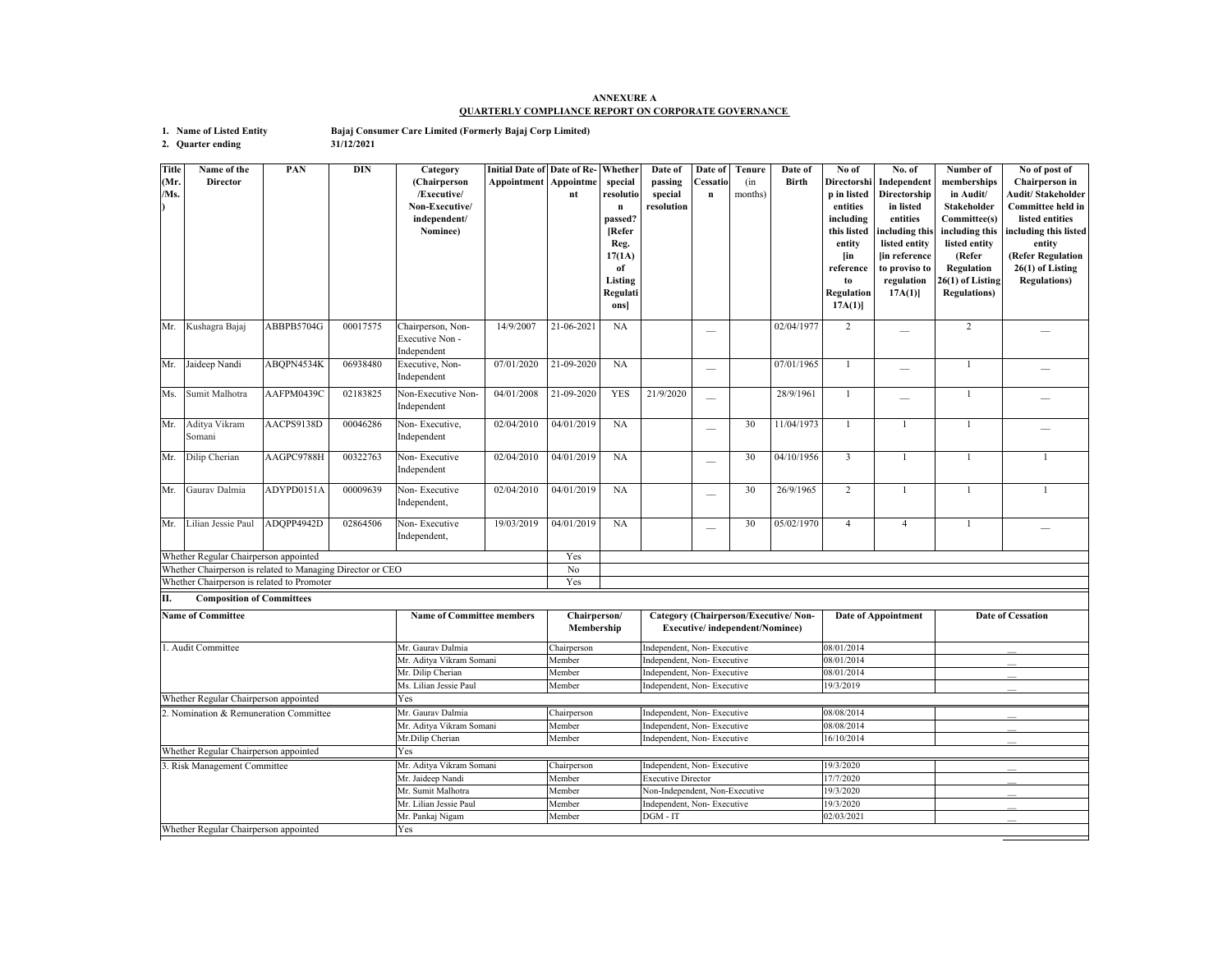| 4. Stakeholders Relationship Committee                                                                                                                                                          |                                                                       | Mr. Dilip Cherian                            | Chairperson                                  |             |                                                              | Independent, Non-Executive     |                                        | 02/04/2010              |                             |                                     |  |
|-------------------------------------------------------------------------------------------------------------------------------------------------------------------------------------------------|-----------------------------------------------------------------------|----------------------------------------------|----------------------------------------------|-------------|--------------------------------------------------------------|--------------------------------|----------------------------------------|-------------------------|-----------------------------|-------------------------------------|--|
|                                                                                                                                                                                                 |                                                                       | Mr. Kushagra Bajaj                           |                                              | Member      |                                                              | Non-Independent, Non-Executive |                                        | 26/9/2014               |                             |                                     |  |
|                                                                                                                                                                                                 |                                                                       | Mr. Jaideep Nandi                            | Member                                       |             |                                                              | <b>Executive Director</b>      |                                        | 17/7/2020               |                             |                                     |  |
| Mr.Sumit Malhotra<br>Member                                                                                                                                                                     |                                                                       |                                              | Non-Independent, Non-Executive<br>02/04/2010 |             |                                                              |                                |                                        |                         |                             |                                     |  |
| Whether Regular Chairperson appointed                                                                                                                                                           |                                                                       | Yes                                          |                                              |             |                                                              |                                |                                        |                         |                             |                                     |  |
| 5. Corporate Social Responsibility Committee                                                                                                                                                    |                                                                       | Mr. Gauray Dalmia                            |                                              | Chairperson |                                                              | Independent, Non-Executive     |                                        | 08/01/2014              |                             |                                     |  |
|                                                                                                                                                                                                 |                                                                       | Mr. Dilip Cherian                            |                                              | Member      |                                                              | Independent, Non-Executive     |                                        | 08/01/2014              |                             |                                     |  |
|                                                                                                                                                                                                 |                                                                       | Mr. Sumit Malhotra                           |                                              | Member      |                                                              | Non-Independent, Non-Executive |                                        | 08/01/2014              |                             |                                     |  |
|                                                                                                                                                                                                 |                                                                       | Mr.Jaideep Nandi                             |                                              | Member      | <b>Executive Director</b>                                    |                                |                                        | 17/7/2020               |                             |                                     |  |
| Whether Regular Chairperson appointed                                                                                                                                                           |                                                                       | Yes                                          |                                              |             |                                                              |                                |                                        |                         |                             |                                     |  |
| Ш.<br><b>Meeting of Board of Directors</b>                                                                                                                                                      |                                                                       |                                              |                                              |             |                                                              |                                |                                        |                         |                             |                                     |  |
| Date(s) of Meeting (if                                                                                                                                                                          | Date(s) of Meeting (if any) in                                        |                                              | Whether requirement of                       |             | Number of Directors present* Number of independent directors |                                |                                        |                         |                             | Maximum gap between any             |  |
| any) in the previous                                                                                                                                                                            | the relevant quarter                                                  |                                              | Ouorum met*                                  |             |                                                              |                                |                                        | present*                |                             | two consecutive (in number of days) |  |
| quarter                                                                                                                                                                                         |                                                                       |                                              | (Yes/No)                                     |             |                                                              |                                |                                        |                         |                             |                                     |  |
| 05/08/2021                                                                                                                                                                                      | 01/11/2021                                                            |                                              | Yes                                          |             | 5                                                            |                                |                                        | $\overline{\mathbf{3}}$ | 87 days                     |                                     |  |
| *Details given for current quarter                                                                                                                                                              |                                                                       |                                              |                                              |             |                                                              |                                |                                        |                         |                             |                                     |  |
| IV.<br><b>Meeting of Committees</b>                                                                                                                                                             |                                                                       |                                              |                                              |             |                                                              |                                |                                        |                         |                             |                                     |  |
| <b>Name of Committee</b>                                                                                                                                                                        |                                                                       | Whether requirement of<br>Date(s) of meeting |                                              |             | <b>No. of Directors</b><br>Number of                         |                                | Date(s) of meeting of the committee in |                         | Maximum gap between any two |                                     |  |
|                                                                                                                                                                                                 |                                                                       | of the committee in                          | Ouorum met (details)*                        |             | present*                                                     | independent                    | the previous quarter                   |                         |                             | consecutive                         |  |
|                                                                                                                                                                                                 |                                                                       | the relevant quarter                         | (Yes/No)                                     |             |                                                              |                                | directors present*                     |                         |                             | meetings in number of days*         |  |
|                                                                                                                                                                                                 |                                                                       | 01/11/2021                                   |                                              |             |                                                              |                                |                                        |                         |                             |                                     |  |
| <b>Audit Committee</b>                                                                                                                                                                          |                                                                       |                                              | Yes                                          |             | $\overline{4}$                                               |                                | 3                                      | 05/08/2021              |                             | 87 days                             |  |
| Stakeholders Relationship Committee                                                                                                                                                             |                                                                       | 01/11/2021                                   | Yes                                          |             | $\overline{3}$                                               |                                |                                        | 05/08/2021              |                             | 87 days                             |  |
| Risk Management Committee                                                                                                                                                                       |                                                                       | 01/11/2021                                   | Yes                                          |             | $\overline{\mathbf{3}}$                                      |                                |                                        | NA                      |                             | <b>NA</b>                           |  |
| *Details given for current quarter<br><b>Related Party Transactions</b>                                                                                                                         |                                                                       |                                              |                                              |             |                                                              |                                |                                        |                         |                             |                                     |  |
| V.<br><b>Subject</b>                                                                                                                                                                            |                                                                       |                                              |                                              |             | Compliance status (Yes/No/NA)                                |                                |                                        |                         |                             |                                     |  |
|                                                                                                                                                                                                 |                                                                       |                                              |                                              | Yes         |                                                              |                                |                                        |                         |                             |                                     |  |
| Whether prior approval of audit committee obtained                                                                                                                                              |                                                                       |                                              |                                              | NA          |                                                              |                                |                                        |                         |                             |                                     |  |
| Whether shareholder approval obtained for material RPT                                                                                                                                          |                                                                       |                                              |                                              | Yes         |                                                              |                                |                                        |                         |                             |                                     |  |
| Whether details of RPT entered into pursuant to omnibus approval have been reviewed by Audit<br>Committee                                                                                       |                                                                       |                                              |                                              |             |                                                              |                                |                                        |                         |                             |                                     |  |
|                                                                                                                                                                                                 |                                                                       |                                              |                                              |             |                                                              |                                |                                        |                         |                             |                                     |  |
| VI.<br><b>Affirmations</b>                                                                                                                                                                      |                                                                       |                                              |                                              |             |                                                              |                                |                                        |                         |                             |                                     |  |
| 1. The composition of Board of Directors is in terms of SEBI (Listing obligations and disclosure requirements) Regulations, 2015.                                                               |                                                                       |                                              |                                              |             |                                                              |                                |                                        |                         |                             |                                     |  |
| The composition of the following committees is in terms of SEBI(Listing obligations and disclosure requirements) Regulations, 2015                                                              |                                                                       |                                              |                                              |             |                                                              |                                |                                        |                         |                             |                                     |  |
| Audit Committee<br>a.                                                                                                                                                                           |                                                                       |                                              |                                              |             |                                                              |                                |                                        |                         |                             |                                     |  |
| Nomination & remuneration committee<br>b.                                                                                                                                                       |                                                                       |                                              |                                              |             |                                                              |                                |                                        |                         |                             |                                     |  |
| Stakeholders relationship committee<br>c.                                                                                                                                                       |                                                                       |                                              |                                              |             |                                                              |                                |                                        |                         |                             |                                     |  |
| d.                                                                                                                                                                                              | Risk management committee (applicable to the top 500 listed entities) |                                              |                                              |             |                                                              |                                |                                        |                         |                             |                                     |  |
| $\mathbf{3}$<br>The committee members have been made aware of their nowers, role and responsibilities as specified in SEBI (Listing obligations and disclosure requirements) Regulations, 2015. |                                                                       |                                              |                                              |             |                                                              |                                |                                        |                         |                             |                                     |  |

3. The committee members have been made aware of their powers, role and responsibilities as specified in SEBI (Listing obligations and disclosure requirements) Regulations, 2015.<br>4. The meetings of the board of directors a

5. This report and/or the report submitted in the previous quarter has been placed before Board of Directors. Any comments/observations/advice of Board of Directors may be mentioned here.

## **For Bajaj Consumer Care Limited**

**Vivek Mishra Company Secretary Membership No.: A21901** Date: 18/01/2022